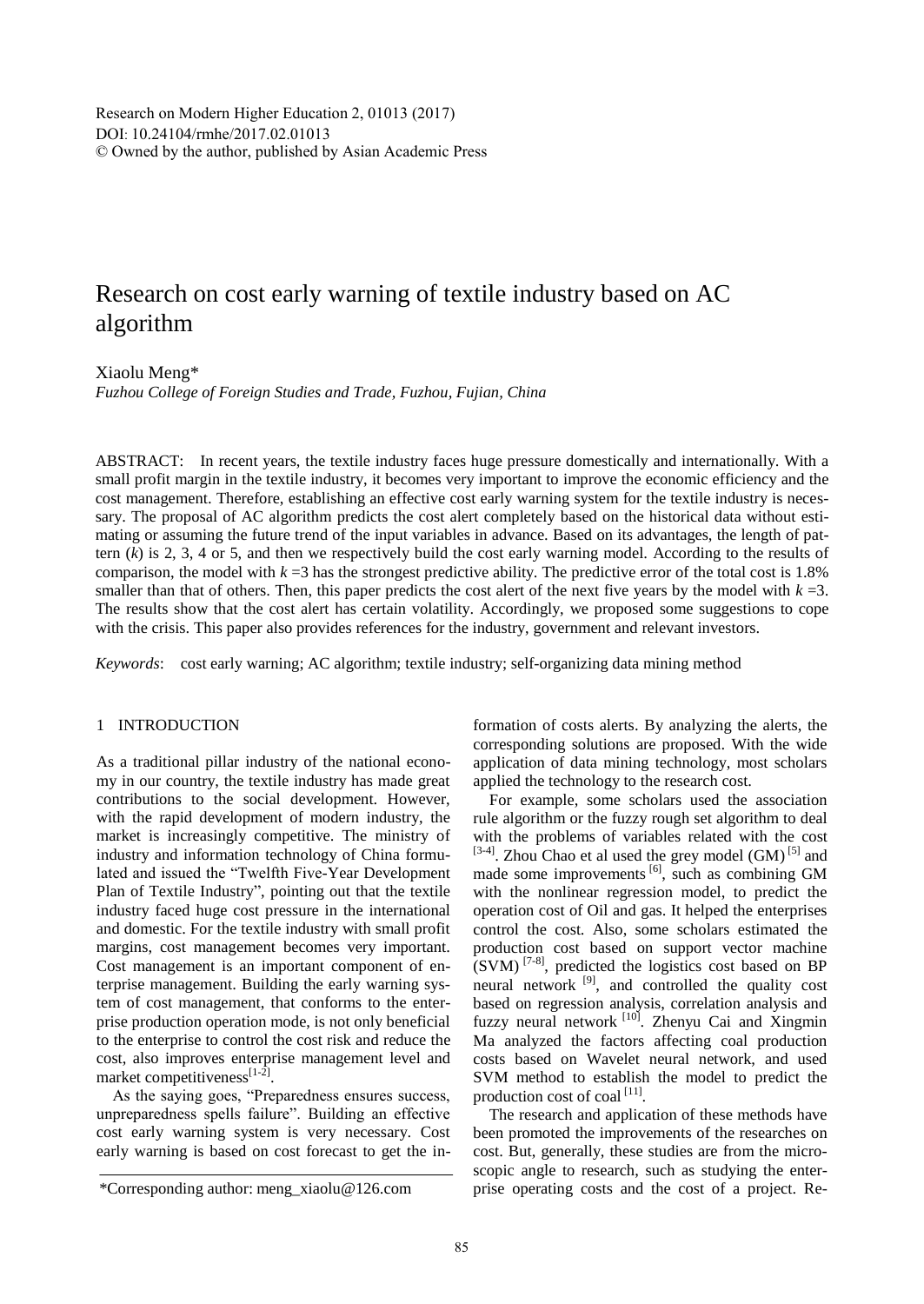searching costs early warning from the macroscopic angle is less. So the research scope is narrow and the applicability is not strong. Early only James B. Edwards from the macro point of view pointed out that the combination of data mining and cost management could achieve the advanced intelligent development of cost management and improve the cost competitiveness of industries. But unfortunately, he hadn't given a specific model of data mining combining with cost management. So, studying the cost alert from the macro point of view is of great significance. Because of wide range of the research, which involves in many influencing factors and unstable variations, the methods used before are not entirely suitable for this research. So we use self-organizing data mining method to solve this problem. This self-organizing data mining can overcome the problems of neural network, such as hardly explaining the results of practical significance, over-fitting, and also have the advantages of using a priori knowledge of system and inductive learning algorithm process. Meanwhile, the method is applicable to the complex system that has many interconnected influencing factors, especially the system exists noise. So, it is widely useful<sup>[12−15]</sup>.

The self-organizing data mining methods includes parameter algorithm and non-parametric algorithm<sup>[16]</sup>. Among them, AC algorithm is one of non-parametric algorithms. Compared with the parameter algorithm, AC algorithm does not need to estimate in advance or assume the future trend of input variables, and it predicts completely according to the historical data. Therefore, AC algorithm is most suitable for this research.

# 2 THE BASIC PRINCIPLE OF AC ALGORITHM

Analog Complexing Algorithm referred to as AC algorithm, was proposed by Lorence<sup>[17]</sup>. When applying AC algorithm to the prediction, it's necessary to meet the assumptions:

First, the system is a multidimensional process.

Second, the observations are valid during the process.

Third, the multidimensional process is fully representative, namely the data set consists of the basic variables of the system.

Fourth, over a period of time, the behavior of the process will be repeated.

The steps of AC algorithm are as follows:

Step 1: the generation of candidate patterns.

Assuming:  $x_i = \{x_{1t} \dots x_{mt}\}, (t = 1, 2...N)$ . Each row of the matrix represents a sample data; each column of the matrix represents an index. The pattern,  $P_k(i)$  ( $i=1$ , 2... $N-K+1$ ) is a matrix that starts from *i* row to  $i+k-1$ row, which totals *k* rows. And the *k* is named as the length of a pattern.

$$
P_{k}(i) = \begin{bmatrix} x_{1i} & \cdots & x_{li} & \cdots & x_{mi} \\ \vdots & & \vdots & & \\ x_{1,i+j} & \cdots & x_{l,i+j} & \cdots & x_{m,i+j} \\ \vdots & & \vdots & & \vdots \\ x_{1,i+k-1} & \cdots & x_{l,i+k-1} & \cdots & x_{m,i+k-1} \end{bmatrix}_{k \times m}
$$
 (1)

Because AC algorithm uses the combination of continuation of similar pattern as the development of state of the reference pattern, so the prediction interval should be the same as the continuation of reference pattern. And we choose a known pattern that is the nearest neighbor point of prediction as a reference pattern, namely  $P^R = P_k (N-k+1)$ .

Step 2: converting the candidate patterns.

According to the principle of AC algorithm, it is possible one or several patterns are similar to the reference pattern. Their length of the patterns is *k*. However, due to the dynamic system, it may generate different standard variance, average between similar patterns and reference pattern during the different periods. If it happens, in order to make them be compared, it is necessary to convert the candidate patterns to the same as the reference pattern, and measures the similarity between the patterns. Generally, the linear method is taken as the way of converting between patterns. Patterns are converted as following:

$$
T_{i}\left[P_{k}(i)\right]=\left[\begin{array}{cccc} x_{1i}^{*} & \cdots & x_{li}^{*} & \cdots & x_{mi}^{*} \\ \vdots & & \vdots & & \\ x_{1,i+j}^{*} & \cdots & x_{i,i+j}^{*} & \cdots & x_{m,i+j}^{*} \\ \vdots & & \vdots & & \vdots \\ x_{1,i+k-1} & \cdots & x_{i,i+k-1}^{*} & \cdots & x_{m,i+k-1}^{*} \end{array}\right] (2)
$$

In the equation (2),  $x_{i,i+j}^* = a_{0i}^i + a_{1i}^i x_{i,i+j}$ , (*j*=0,1...k-1, *i*=1,2…*N-k*+1, *l*=1,2…*m*).

 $a_{0l}^i$  is the gap between the similar patterns and  $P^k$ .  $a_{1l}^i$  is an uncertain parameter. With the data of reference pattern as a target, it can use the least squares to estimate each candidate pattern.

$$
T_i[P_k(i)] = \begin{bmatrix} x_{1i} & x_{2i} & \cdots & x_{mi} \\ x_{1,i+1} & \ddots & & x_{mi+1} \\ \vdots & & \ddots & & \vdots \\ x_{1,i+k-1} & x_{2,i+k-1} & \cdots & x_{m,i+k-1} \end{bmatrix} \times
$$
  
\n
$$
\begin{bmatrix} a_{11}^i & 0 & \cdots & 0 \\ 0 & \ddots & & \vdots \\ \vdots & & \ddots & 0 \\ 0 & \cdots & 0 & a_{1m}^i \end{bmatrix} + \begin{bmatrix} a_{01}^i & a_{02}^i & \cdots & a_{0m}^i \\ a_{01}^i & \ddots & & a_{0m}^i \\ \vdots & & \ddots & \vdots \\ a_{01}^i & a_{02}^i & \cdots & a_{0m}^i \end{bmatrix} = P^k
$$
 (3)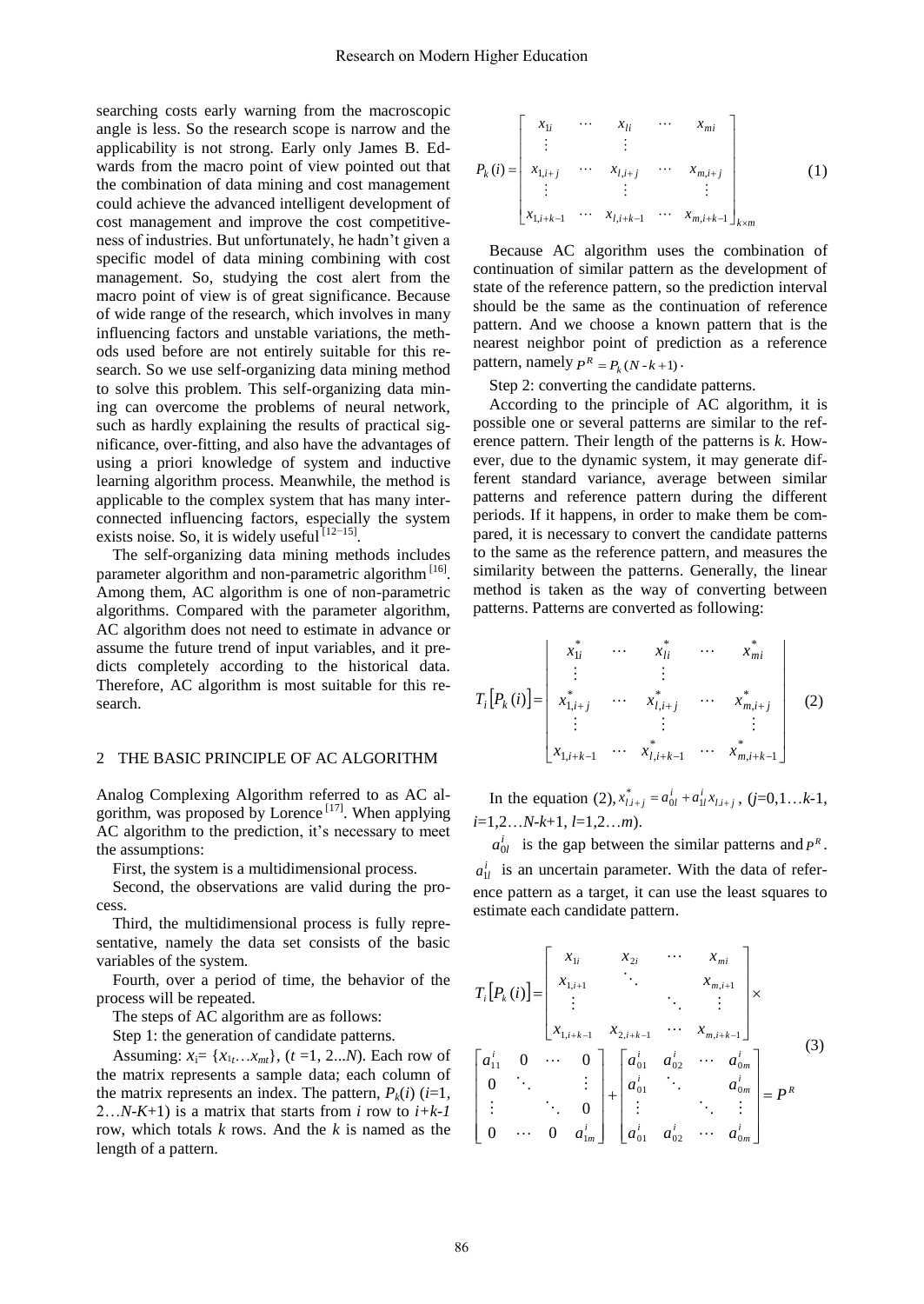According to equation (3), it will estimate  $a_{0l}^i$  and  $a_{1l}^i$ , and calculate the sum of error squares to judge the similarity between the patterns.

Step 3: the selection of similar patterns.

This step mainly identifies the similarity between the patterns. To measure the similarity between  $P<sup>R</sup>$ and the converted  $P_k(i)$ , it needs to calculate the distance between the i-th candidate pattern and the reference pattern, and judge the degree of similarity between the patterns by Euclidean. The step goes as following:

$$
d = \frac{1}{k+1} \sum_{j=0}^{k-1} \sqrt{\sum_{r=1}^{m} (x_{r,i+j} - x_{r,N-k+j+1})^2}
$$
(4)

Then, the degree of similarity between the patterns  $\textbf{i}$ **s**  $s_i = \frac{1}{d_i}$ .

Step 4: combining the continuation of similar patterns to predict.

Assuming: selecting F similar patterns, they are  $A_1, A_2, \dots, A_F$ . Reference pattern is  $P^R$ , and the corresponding predicted variables are  $Y_1, Y_2, ..., Y_F$  and  $Y^R$ . Where,  $Y_1, Y_2, \dots, Y_F$  and  $Y^R$  are k-dimensional column vector. Then, the prediction problem turns into the problem of building model. The model has k samples and F variables that are one dependent variable ( $\gamma^R$ ) and six independent variables  $(Y_1, Y_2, ..., Y_F)$ . However, whether k is greater or smaller than F, it's hard to get good results by conventional regression method. Thus, it needs to use the GMDH method to solve this problem. Because the GMDH method is good for modeling with limited data samples, the linear GMDH model is written as following:

$$
Y^R = \sum_{j \in J} g_j Y_j \tag{5}
$$

Where, *J* is a subset of the set  $\{1, 2...F\}$ ,  $\{g_i\}$  is the weight coefficient of the patterns. If  $g_i = 0$ , it indicates that  $Y_j$  does not appear in the model. When  $k \times m$  is small, the weight coefficient of the patterns will be the same, and totals 1.

$$
y_{N+1} = \sum_{j=1}^{F} g_j y_{j+k+i-l} , (i=1,2...i)
$$
 (6)

Where, *i* is the prediction range.  $y_{N+1}$ and  $y_{i+k+i-l}$  are the continuation of predicted variables of reference pattern and similar pattern. Then it will predict the results by combining the F continuation of similar patterns.

# 3 APPLICATION OF AC ALGORITHM IN THE RESEARCH ON COST EARLY WARNING

# 3.1 *Determining the research object and relevant variables*

Because of researching on the cost early warning of textile industry, so this paper selects the total cost (*y*) as the research object. And the selection of relevant variables should follow the principles, such as comparability, representativeness, comprehensiveness, operability and so on. Because of the influence of the internal and external environment on the textile industry, the affect factors of cost mainly include the national policy, the macroeconomic regulation and control, changes in market demand, economic development, the management level of textile industry, technology, environmental pollution, the production of industrial products, etc. Thus, selecting 18 indexes as the relevant variables are as shown in the Table 1:

Table 1. 18 variables

| Variable<br>symbol | Variable                              | Unit             |
|--------------------|---------------------------------------|------------------|
| $x_1$              | Gross output value of textile         | 100 million yuan |
|                    | industry                              |                  |
| $x_2$              | Exchange rate of RMB                  | RMB yuan         |
| $x_3$              | Registered unemployment rate          | $\frac{0}{0}$    |
|                    | in urban areas                        |                  |
| $x_4$              | Household consumption ex-             | yuan             |
|                    | penditure                             |                  |
| $x_{5}$            | Cost of principal business            | 100 million yuan |
| x <sub>6</sub>     | Accumulated depreciation              | 100 million yuan |
| $x_7$              | Taxes and other charges on            | 100 million yuan |
|                    | principal business                    |                  |
| $x_8$              | Total exports of textiles and         | USD 100 million  |
|                    | textile articles                      |                  |
| $x_{9}$            | Total imports of textiles and         | USD 100 million  |
|                    | textile articles                      |                  |
| $x_{10}$           | Total liabilities of textile          | 100 million yuan |
|                    | industry                              |                  |
| $x_{11}$           | Revenue from principal busi-          | 100 million yuan |
|                    | ness                                  |                  |
| $x_{12}$           | Total wage bill of<br>textile         | 100 million yuan |
|                    | industry<br>Total investment in fixed |                  |
| $x_{13}$           |                                       | 100 million yuan |
|                    | assets<br>Total volume of industrial  | 10 000 tons      |
| $x_{14}$           | waste water discharge                 |                  |
|                    | Total energy consumption              | 10 000 tons of   |
| $x_{15}$           |                                       | <b>SCE</b>       |
|                    | Total volume of industrial            | 100 million cu.m |
| $x_{16}$           | waste gas emission                    |                  |
| $x_{17}$           | Purchasing price indices for          | Preceding        |
|                    | fuels and power                       | $year=100$       |
|                    | Purchasing price indices for          | Preceding        |
| $x_{18}$           | textile materials                     | $year=100$       |
|                    |                                       |                  |

#### 3.2 *Selecting and processing sample data*

#### 3.2.1 *Selecting sample data*

In order to study the impact of variables on the research object, this paper chooses the sample interval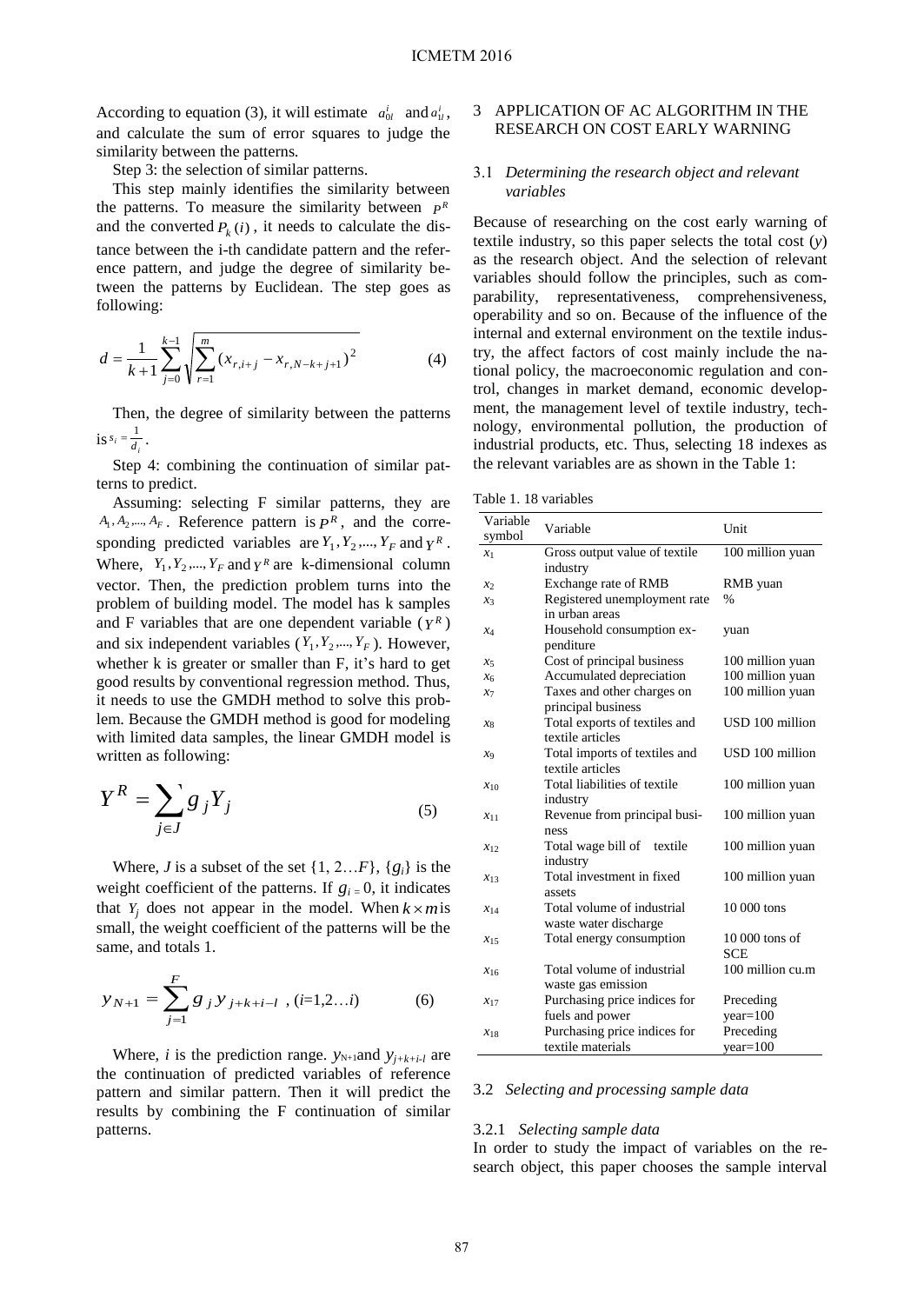from 1980 to 2012. The annual data of each variable gets from *China Statistical Yearbook, China Industrial Economic Statistical Yearbook*, *China Industrial Economy Statistical Yearbook*, *Almanac of China's Textile Industry* and *China Urban Life and Price Yearbook*.

## 3.2.2 *Processing sample data*

In the sample data, there are exception values that should be corrected. And the missing values will be filled by smooth index method.

#### 3.3 *Diving the warning limit and warning degree*

Warning degree, namely the size of alert, is used to measure the severity of alert. Generally, warning degree can be divided into warning zone and no warning zone. The no warning zone means the total cost occurred is in the reasonable range, which is normal. The warning zone means the total cost occurred is high or low, that is abnormal. According to the magnitude of deviation, the warning zone will be divided into four zones, including higher, high, low, lower. High cost affects industry enterprise's profit and restricts their development. Low cost can help the industry to save resources and increase profits, but it doesn't mean that the lower, the better. If the industry blindly reduces investment to save costs, although it can bring shortterm benefit, in the long view it's not good for the development of the industry. Thus appropriately increasing the cost can help the industry get higher profits, and promote its development.

Therefore, the warning degree will be divided into five grades, which are lower, low, normal, high and higher. Warning limit is the critical value between the grades. Based on the data set of total cost index from 1980 to 2012, the annual growth rate of cost is calculated. Then on the basis of systematic method, that is following the principles of the minority, the majority, the half and the mean to divide the warning limit. The result is in the Table 2.

## 3.4 *Filtering indicator variables*

The purpose of filtering indicator variables is to sort out the most predictive indicator variables, and delete variables with weak predictive ability. Meanwhile, it can eliminate collinearity among the variables. Thus the paper uses stepwise regression method to filter the

Table 2. The division of warning limit of cost growth rate

variables. Taking the confidence level with 0.05, then with the variables whose p-value is less than 0.05 are significant variables, we reserve. The others are deleted. Table 3 only selects the variables whose p-value is less than 0.05.

Table 3. Variables with p-value<0.05

| Variables | $\mathcal{X}_1$ | $x_{5}$  |          | $x_{12}$ | $X_{16}$             | $X_{17}$ |
|-----------|-----------------|----------|----------|----------|----------------------|----------|
| p-value   | 0.0008          | $\Omega$ | $\Omega$ |          | 0.0031 0.0001 0.0486 |          |

According to the result of Table 3,  $x_1, x_5, x_6, x_{12}, x_{16}$ and  $x_{17}$  are reserved as following research.

## 3.5 *Application of AC algorithm*

#### 3.5.1 *Establishing model*

To reduce the impact caused by the dimensionless inconsistence and data oscillation, it needs the variable for indexation processing. The formula is as follows:

$$
x_i(t) = \frac{x_i^0(t)}{x_i^0(t-1)} \times 100
$$
 (7)

Where,  $x_i^0(t)$  is the value of  $x_i$  in the *t* year.  $x_i(1)=100$ ,  $i = 1, 2, \ldots, 7, t = 1, 2, \ldots, 32.$ 

The length of pattern (*k*) is an important parameter in the AC algorithm. The different models will be built by different  $k$ . Taking into account the studied variables are affected by macroeconomic factors, and Chinese economic growth exists cyclical fluctuations for  $4-5$  years. So, the value of  $k$  is selected from 2 to 5. When  $k = 2, 3, 4, 5$ , the data of variables from 2010 to 2011, from 2009 to 2011, from 2008 to 2011 and from 2007 to 2011 are respectively chosen as the data of variables of corresponding reference pattern. The other *N-k* patterns are chosen as candidate patterns. The size of sample (*N*) is 32, and the data of variables is set as the actual value for the comparison of that in 2012.

Based on the theory of AC algorithm, the prediction of the cost alert of textile industry is conducted by MATLAB. The range of prediction is 1. Table 4 is the results of the prediction.

The data of Table 4 are anti-normalized. Then comparing the predictive value of variables  $(\hat{y}_i)$  with the actual value  $(y_i)$ , under the different *k* the corre-

| Principle                 | Lower $(\%)$      | Low $(\%)$    | Normal (%)     | High $(\%)$    | Higher $(\%)$      |
|---------------------------|-------------------|---------------|----------------|----------------|--------------------|
| Principle of the minority | $(-\infty, 8.99]$ | (8.99, 11.54] | (11.54, 16.59) | (16.59, 20.28] | $(20.28, +\infty)$ |
| Principle of the majority | $(-\infty, 4.97]$ | (4.97, 7.12]  | (7.12, 23.27)  | (23.27, 24.24) | $(24.24, +\infty)$ |
| Principle of the half     | $(-\infty, 7.12]$ | (7.12, 8.99]  | (8.99, 20.28)  | (20.28.23.37)  | $(23.37, +\infty)$ |
| Principle of the mean     | $(-\infty, 6.34]$ | (6.34, 10.51] | (10.51, 18.84] | (18.84, 23]    | $(23, +\infty)$    |
| Weighted average          | $(-\infty, 6.86]$ | (6.86, 9.54]  | (9.54, 19.75)  | (19.75,22.72)  | $(22.72, +\infty)$ |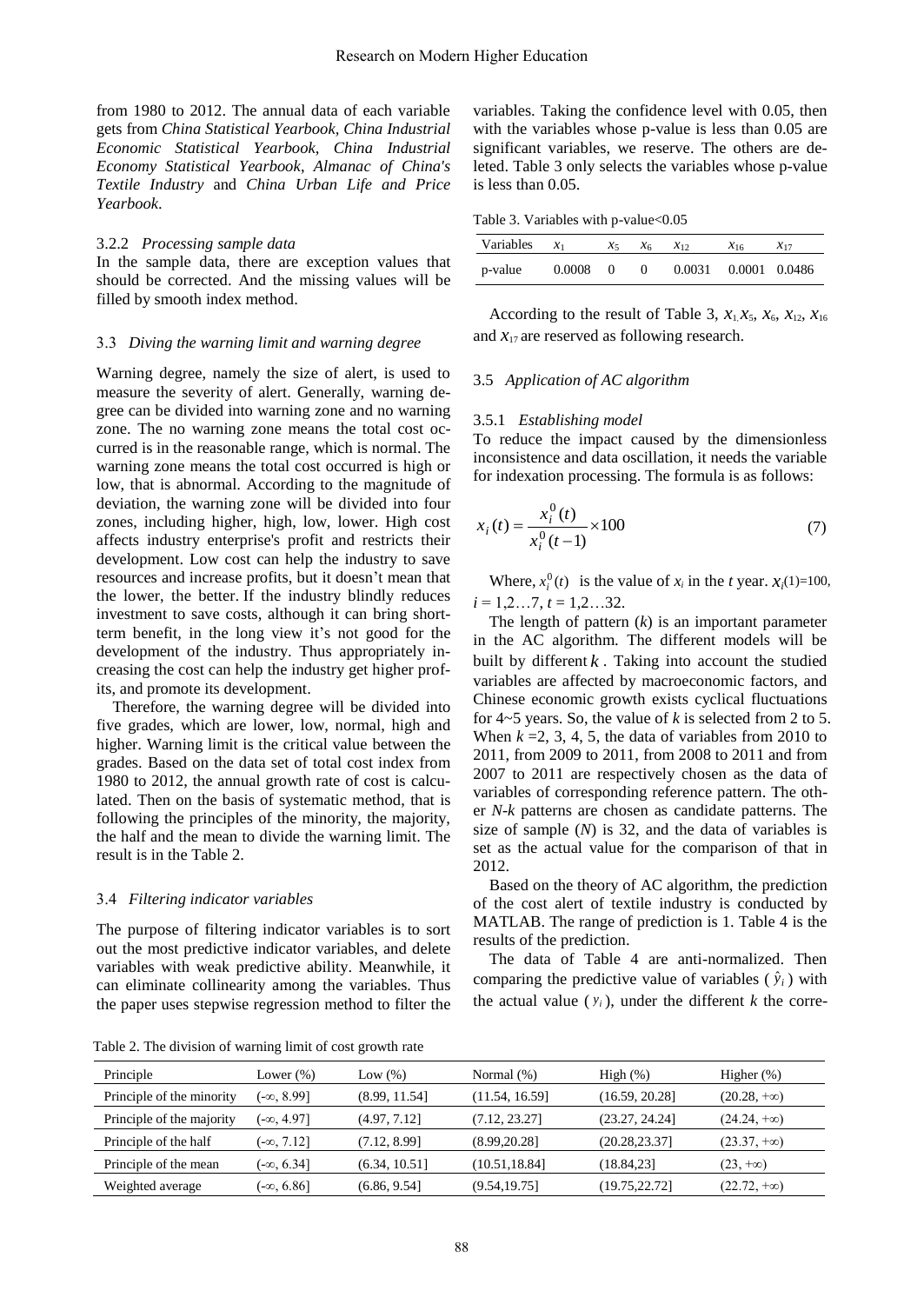|                   | Predictive value after indexation processing (%) |          |         |          |          |          |          |
|-------------------|--------------------------------------------------|----------|---------|----------|----------|----------|----------|
| Length of pattern |                                                  | $\chi_1$ | $x_{5}$ | $\chi_6$ | $x_{12}$ | $x_{16}$ | $x_{17}$ |
| $k=2$             | 15.13                                            | 114.92   | 119.21  | 184.82   | 116.01   | 159.65   | 106.49   |
| $k=3$             | 11.64                                            | 105.40   | 107.65  | 113.88   | 106.63   | 100.29   | 87.96    |
| $k=4$             | 19.85                                            | 119.77   | 19.93   | 118.42   | 117.74   | 106.24   | 123.47   |
| $k=5$             | 18.37                                            | 18.29    | 18.44   | 117.00   | 116.35   | 105.38   | 121.81   |

Table 4. Predictive value of variables in 2012 (normalized)

sponding relative errors are calculated by the formula  $\frac{\hat{y}_i - y_i}{\times 100\%}$  $i = y_i$ *y*  $\frac{\hat{y}_i - y_i}{\hat{y}_i - y_i}$  × 100%, the results are shown as Table 5:

Table 5. The relative error in different *k*

*i*

|                |       | The relative error $(\% )$ |         |       |
|----------------|-------|----------------------------|---------|-------|
| Variables      | $k=2$ | $k=3$                      | $k = 4$ | $k=5$ |
| ν              | 4.98  | 1.80                       | 9.11    | 7.93  |
| $x_1$          | 1.36  | 9.53                       | 2.80    | 1.53  |
| $x_{5}$        | 19.76 | 8.15                       | 20.48   | 18.99 |
| x <sub>6</sub> | 72.59 | 6.35                       | 10.58   | 9.25  |
| $x_{12}$       | 0.12  | 8.20                       | 1.36    | 0.16  |
| $x_{16}$       | 58.68 | 0.32                       | 5.60    | 4.74  |
| $x_{17}$       | 16.97 | 3.38                       | 35.62   | 33.81 |

It can be seen from Table 5, when  $k = 2$ , the predictive errors of  $x_5$ ,  $x_6$ ,  $x_{16}$ ,  $x_{17}$  are bigger than others, the maximum error of 72.59%, so the early warning model of cost with  $k = 2$  has not good prediction effect. When  $k = 4$  or 5, the predictive errors of  $x_5$  and  $x_7$  are bigger, so the corresponding early warning models are not suitable for predicting. When  $k = 3$ , among the predictive value of variables, the maximum relative error is 9.53%, the minimum is 0.32%. The errors are within the range we can accept. And this paper studies the cost early warning, so the accuracy of predicting total cost is critical. The relative error is 1.80% by the early warning model of cost with  $k = 3$  predicting, it's smaller than the prediction errors of other models. In conclusion, the early warning model of cost with  $k = 3$ has a good prediction effect. Therefore we use the early warning model of cost with  $k = 3$  to predict.

#### 3.5.2 *Predicting the alert of cost*

Observed values with 33 years, from 1980 to 2012, are used as the data samples to predict the alert of cost. The k is 3. The range of prediction is 5, namely predicting the alert of cost in five years from 2013 to 2017.The results are as shown in Table 6.

From Table 6, it's known that the warning degree of cost is in the "normal" zone in 2013, 2015 and 2016, which means the amplitude of the three-year cost growth is in a relatively reasonable range. The warning degree of cost is in the "low" zone in 2014 and 2017, which indicates the amplitude of the two-year cost growth is relatively low. But the alert is not serious. For this situation, we propose appropriate measures to resolve the situation by observing abnormal factors, the development of the industry and the relevant national policy. Overall, the total cost of textile industry will increase in the next five years.

Table 6. The strength of cost alert in 2013-2017

|      | Total cost (y)                    |                                     |                              |                   |  |  |
|------|-----------------------------------|-------------------------------------|------------------------------|-------------------|--|--|
| Year | Predictive<br>value<br>normalized | Predictive value<br>anti-normalized | Growth<br>rate of<br>cost(%) | Warning<br>degree |  |  |
| 2013 | 110.22                            | 36900.61                            | 10.22                        | normal            |  |  |
| 2014 | 106.96                            | 39470.31                            | 6.96                         | low               |  |  |
| 2015 | 117.25                            | 46278.59                            | 17.25                        | normal            |  |  |
| 2016 | 111.60                            | 51648.19                            | 11.60                        | normal            |  |  |
| 2017 | 107.30                            | 55419.74                            | 7.30                         | low               |  |  |

# 4 ANALYSIS OF COST ALERT AND **SUGGESTIONS**

#### 4.1 *Analysis of cost alert*

From the analysis above, in the next five years the total cost of the textile industry is in a state of sustained growing, and its growth rate has certain volatility. It may be caused by some reasons, such as the increased labour costs, inflation, changes in exchange rates, equipment updating, technical innovation and so on. These reasons will bring great cost pressure for industry. Meanwhile, the textile industry is a heavy pollution industry, with the promulgation of "Discharge Standards of Water Pollutants for Dyeing and Finishing of Textile Industry" and the implementation of the policy about energy saving and emission reduction, the investment cost, governance cost and irregularities cost are increasing.

## 4.2 *Suggestions*

For controlling the cost and promoting economic growth of the industry, the textile industry needs to speed up technological upgrading, improve the capability of independent innovation, enhance energy conservation and emissions reduction, improve resource recycling, optimize the industrial chain, transform of the mode of economic development and deal with the rising labor costs. While the government needs to strengthen macro-control and stable RMB exchange rate to promote the development of industry.